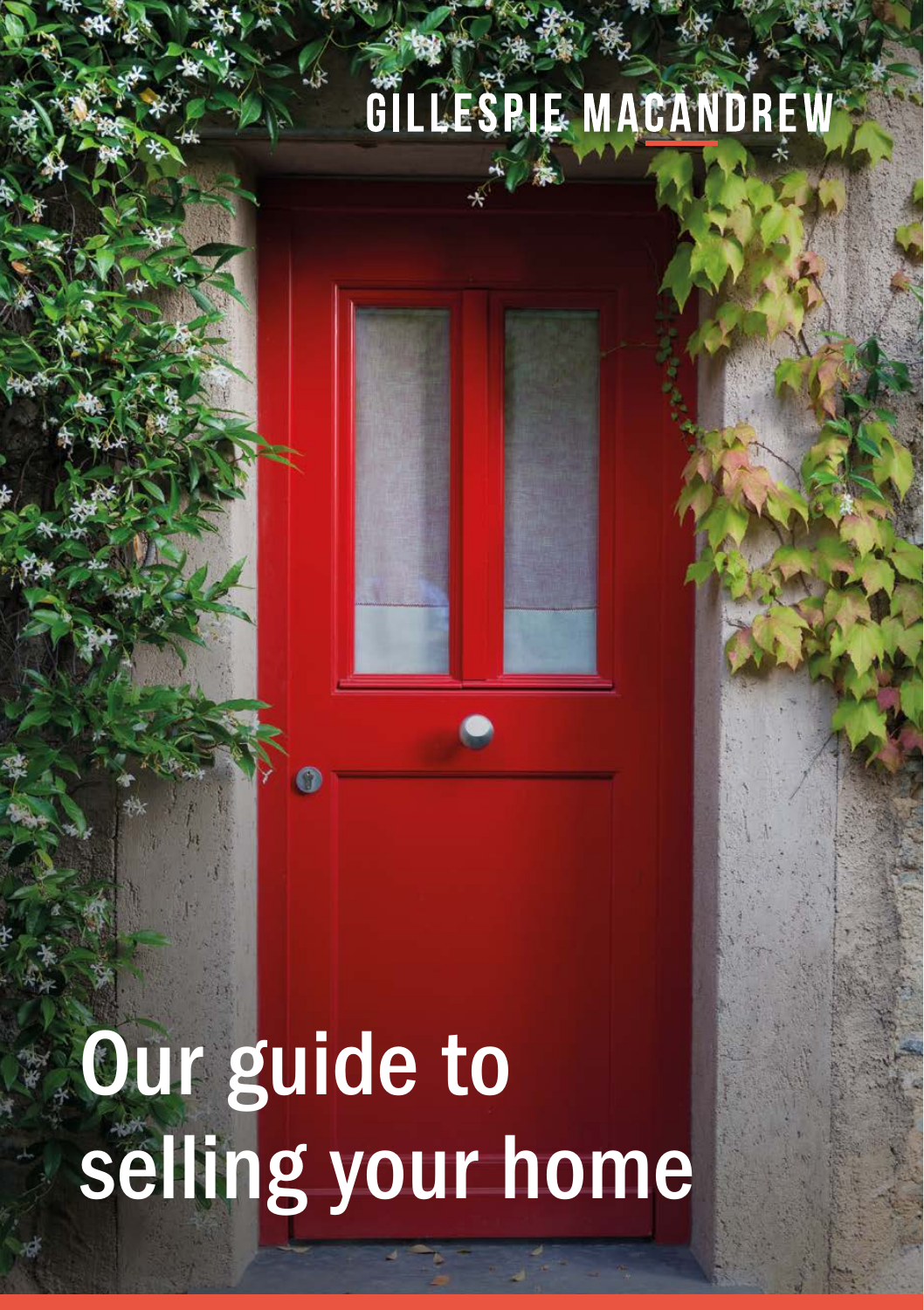## How we can help

Moving home can be an emotional and often stressful process.

It is important to get in touch with someone who understands your motivations and can guide and support you in the right way. With well over 100 years of combined experience in the property market, we are proud to offer the following:

- No upfront fees
- A wealth of local knowledge and experience
- Strong negotiation skills
- Regular and consistent communication from the outset
- Excellent relationships with key third parties such as ESPC, Rightmove, On The Market etc.

We are so confident in our abilities that we offer a unique service level guarantee – if you are unsatisfied with any aspect of our service, you can reduce our fees by up to 10% - no questions asked!

Like you, our estate agency team has a vested interest in ensuring that all legal aspects of your sale are dealt with speedily and efficiently which is why the strong conveyancing team here at Gillespie Macandrew forms an integral part of our service.



### Getting your home ready to sell:

We all know the importance of first impressions so we've put together some tips to help present your property in the best possible way.

#### Garden

Tidy the outside space, cut grass, pull any weeds and trim hedges. Remember that many potential buyers will drive past the property before deciding to schedule a viewing so it's in your interests to make sure they want to see more.

#### Pets

Animals often make a house a home but it might be worth speaking to a friend or family member to care for your pets during viewings to avoid unnecessary distractions or, worse still, put off buyers that are perhaps not animal lovers.

#### De-clutter

Make the most of the space by removing any unnecessary ornaments and toys – consider temporarily removing excess furniture and limiting clutter to essentials. This can also help with the process of moving if you have already made some progress with clearing out unwanted items.

#### Kitchens and bathrooms

It's key that these areas look their best – they are arguably the most important areas of the home and are expensive areas to replace or upgrade – ensure mirrors, tiles, floors and bathroom suites are sparkling.

#### Lights

Ensure entrance halls are well lit and any naturally dark areas are brightened up with lamps or ceiling lights to provide a warmer and more homely atmosphere.